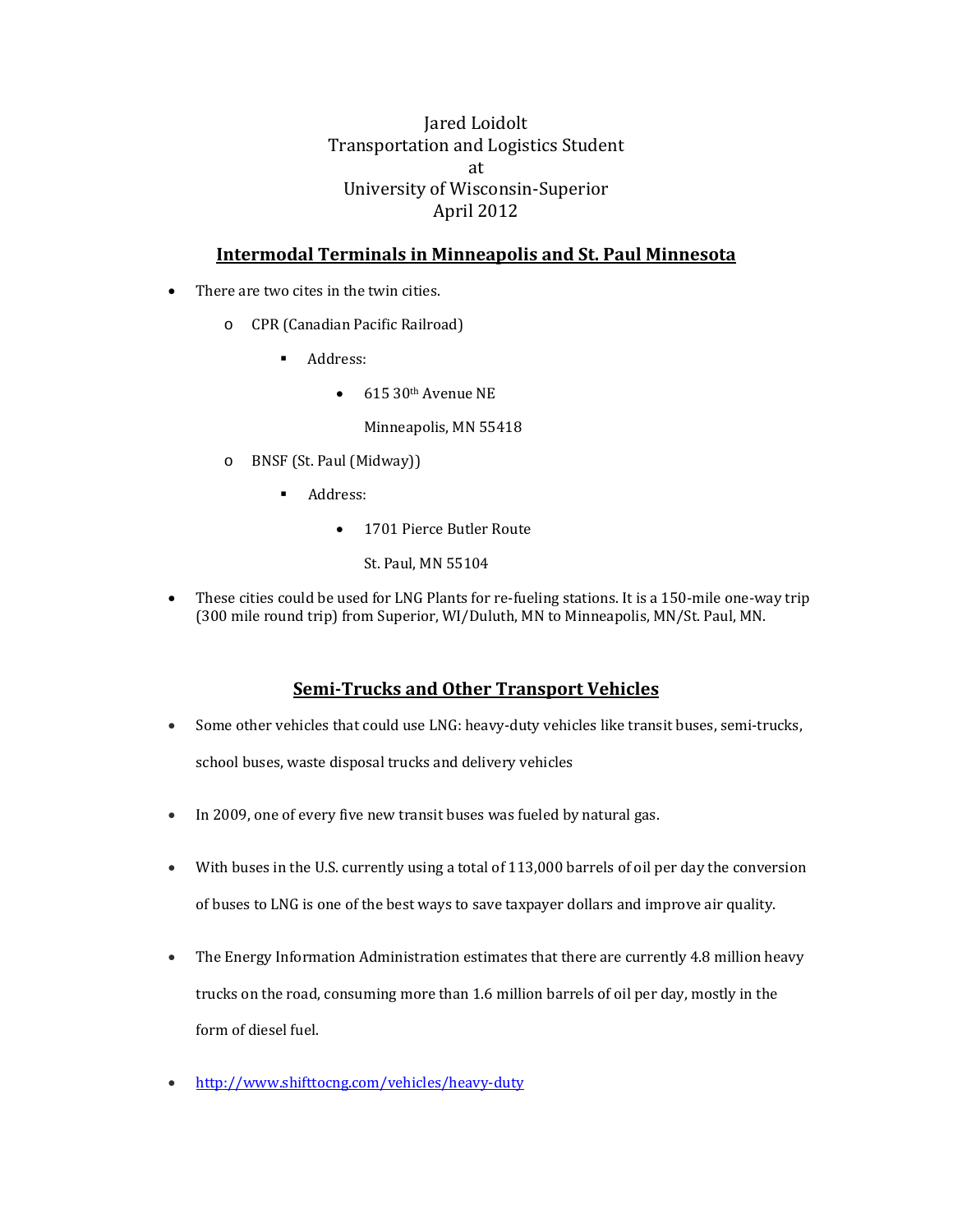- $\bullet$  The average fuel mileage of a semi-truck is 6 miles per gallon.
	- o https://www.llnl.gov/news/newsreleases/2010/NR‐10‐02‐08.html
- A tractor with two tanks can hold 120 gallons of LNG o Tanks weigh a combined 1,000 lbs
- LNG trucks are averaging around 5.62 miles per gallon.
- Westport Innovations Inc
	- $\circ$  Have developed a medium sized 8.9 liter engine built on the Cummins ISL platform
	- $\circ$  Heavy duty dual fueled 15 liter Cummins ISX that runs on 95 percent natural gas
		- There is a direct injection natural gas fuel system used on the this engine
		- Also this engine can run about 300 miles on a single tank of fuel
- http://www.cleanenergyfuels.com/pdf/LNG\_landline\_apr09.pdf
- It costs 6,000 to 12,000 dollars to convert semi engines
	- o http://pointsandfigures.com/2011/04/27/natural‐gas‐vs‐diesel/

#### **Kenworth Trucks**

- Kenworth Truck Company will expand its presence in the growing market for environmentally friendly, liquefied natural gas (LNG) vehicles by beginning production of Kenworth T800 LNG trucks
- Kenworth will use Westport's LNG fuel system technology adapted for the Cummins ISX 15liter engine.
- These trucks are already serving the Ports of Los Angeles and Long Beach
- Pacific Gas & Electric Company in San Francisco recently became the first utility in the nation to operate Ken-worth T800 LNG-powered trucks